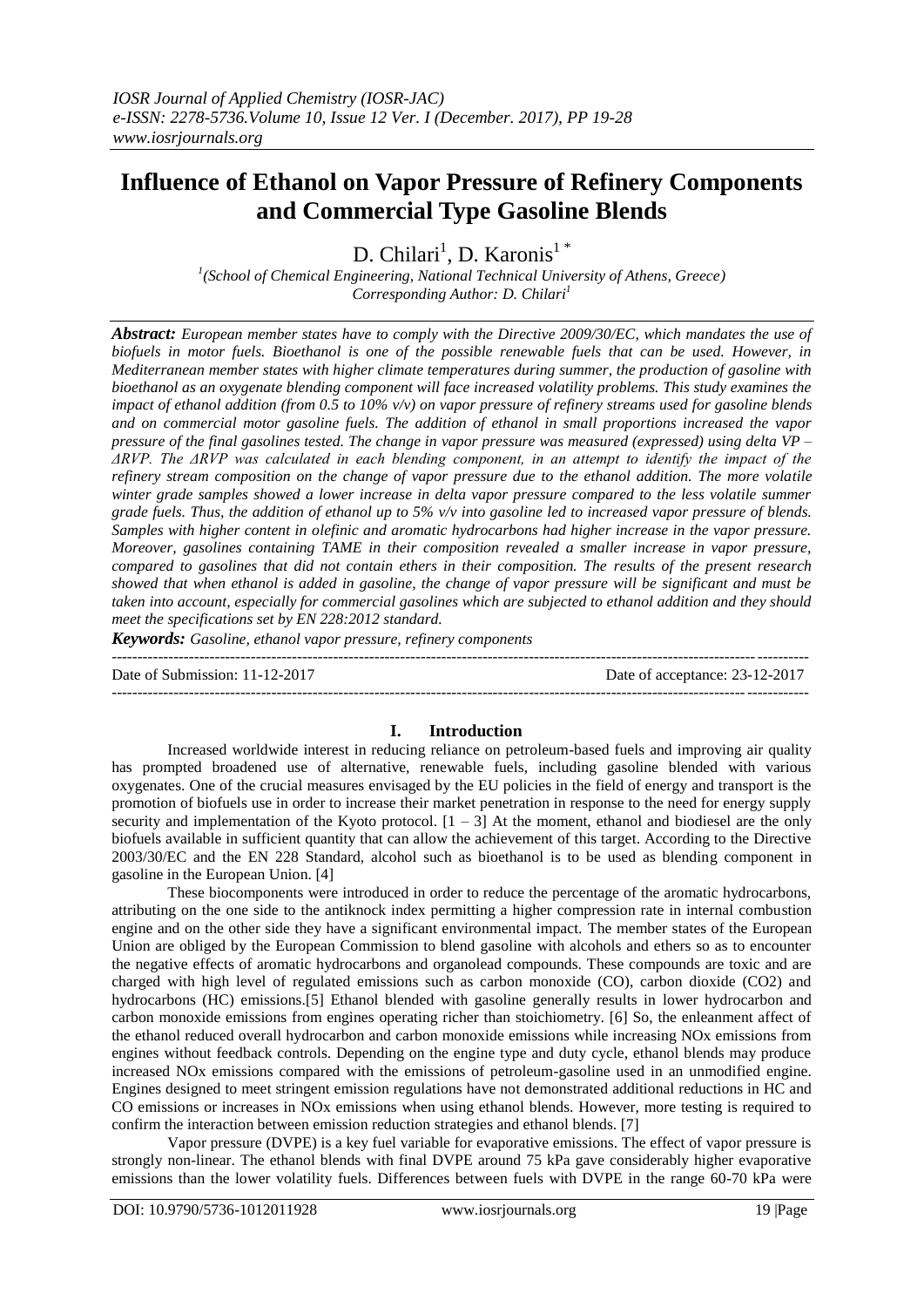small. [8] As well as, higher DVPE levels of ethanol/gasoline blends can also increase evaporative emissions unless they are properly controlled by the on vehicle systems.[9] Ethanol presence in gasoline had a significant role in evaporative emissions - Volatile Organic Compounds (VOC's). [10 – 12]

Ethanol is to be used as fuel additive up to 10 %  $v/v$  as a maximum percentage according to the EN 228:2012 Standard. A significant property for gasoline is its volatility as expressed through the profile of the distillation characteristics and the vapor pressure. Gasoline evaporates in a wide thermal region from 30°C to 210°C, since it is a mixture of components and the distillation curve should be in "linearity" to the Standard Distillation Curve [S-plot]. [13] Additionally, vapor pressure defines the volatility, showing the tendency of the lighter hydrocarbons by affecting the front-end volatility of the gasoline, which in turn is related to cold-start problems, determining the vapor lock index and simultaneously, the excessive losses of evaporates. Ethanol forms azeotropes with the hydrocarbons typically comprising gasoline. An azeotrope is a mixture of two or more liquids in such a ratio that the composition of the mixture cannot be changed by simple distillation. This means that the azeotropes of ethanol and hydrocarbons distil at a nearly constant temperature. This phenomenon results in an essentially flat distillation curve in the standard ASTM distillation measurement until the azeotropes of ethanol and hydrocarbons have been eliminated from the liquid. When the ethanol has distilled completely from the liquid, the distillation curve rapidly returns to that of the hydrocarbon-only gasoline. [9] The azeotropic behavior which was appeared when ethanol was mixed with gasoline is called as minimum azeotrope and is a positive deviation from Raoult's Law, reducing the gradient of the distillation curve resulting to a plateau of the curve around 70 °C, where the ethanol evaporates. [9, 14] Thus, while the vapor pressure of ethanol is 17.2 kPa, when it is mixed with gasoline, the vapor pressure of the final fuel considerably increases leading to vapor lock problems and excessive losses of fuel. [12]

The vapor pressure of mixtures of gasoline with oxygenates such as methanol or ethanol was increased. The maximum increase was denoted in the range of 5-10% v/v ethanol addition. [12, 15] The total elevation was characteristic of the additive. However, the existence and location of the peak was of interest for designing blended fuels for maximum performance and minimal environmental impact.[12, 15] Also, the RVPs of dual alcohol blends containing ethanol and 1-butanol in equal volume proportions lie approximately midway between those of the two single alcohol blends containing the same total alcohol volume concentration. Thus, the vapor pressure of dual alcohol blend can be approximated as the simple volumetric average of two single alcohol blends. [15]

 A solution to encounter the increased volatility may be the common presence of ethanol and cosolvent as ETBE. Bioethanol and bio-ETBE (47% renewable fuel) are octane number boosters and their common presence in gasoline may be beneficial. [6] ETBE inhibits the elevation of gasoline volatility enhancing the addition of lighter costless products as butane, reacting as a stabilizer for ethanol-gasoline blends as regards the volatility as expressed by RVP. [6, 16] Another alternative suggestion approaching the beforementioned statement may be the addition of the azeotropic mixture of ethanol/ETBE in gasoline. The azeotropic ETBE/ethanol mixture may be a possible oxygenated additive for the formulation of eurosuper-type gasolines. It was noticed that gasolines with azeotropic additives show lower vapor pressures than gasolines formulated with ethanol, and therefore low levels of volatile organic compounds, similarly to highly pure ETBE. Moreover, the use of the azeotropic mixture containing ethanol and ETBE in its formulation is environmentally attractive in industrialized countries due to the need to reduce carbon dioxide emissions. [17]

The impact of ethanol addition on vapor pressure of gasoline has been extensively studied, but there are data on the literature available only for final gasolines. Gasoline is prepared by blending the various refinery components at the proper quantities. Gasoline blending components have different compositions and different properties. Due to this different composition the addition of ethanol is expected to have different impact on each blending component. The objectives of this study were to determine the influence of ethanol addition in pure refinery gasoline blending components on Reid vapor pressure. The change of vapor pressure (delta-VP) due to ethanol addition on refinery components was examined, to determine the forces between ethanol and different type of hydrocarbons, which prevailed in refinery components. Consequently, blends were prepared by simulating commercial fuels, in order to investigate the effect of ethanol addition on volatility change of fuels, as clearly expressed by the change in vapor pressur values  $(Δ-VP)$ .

# **II. Materials And Methods**

The interpretation of volatility properties, according to the quality standard of commercial gasoline in Europe, is made on the basis of values of vapor pressure, which corresponds to the classic Reid Vapor Pressure (RVP). The aim of this experimental research was to determine the vapor pressure of gasoline blending components, and the fuels derived by blending these components with ethanol. The ethanol was added by 0.5% v/v step in the range of  $0 - 2\%$  v/v ethanol addition and then, by 1% v/v step, in the range of  $2 - 10\%$  v/v ethanol addition. The measurements were realized by the standardized method EN13106-1 and they were expressed in kPa.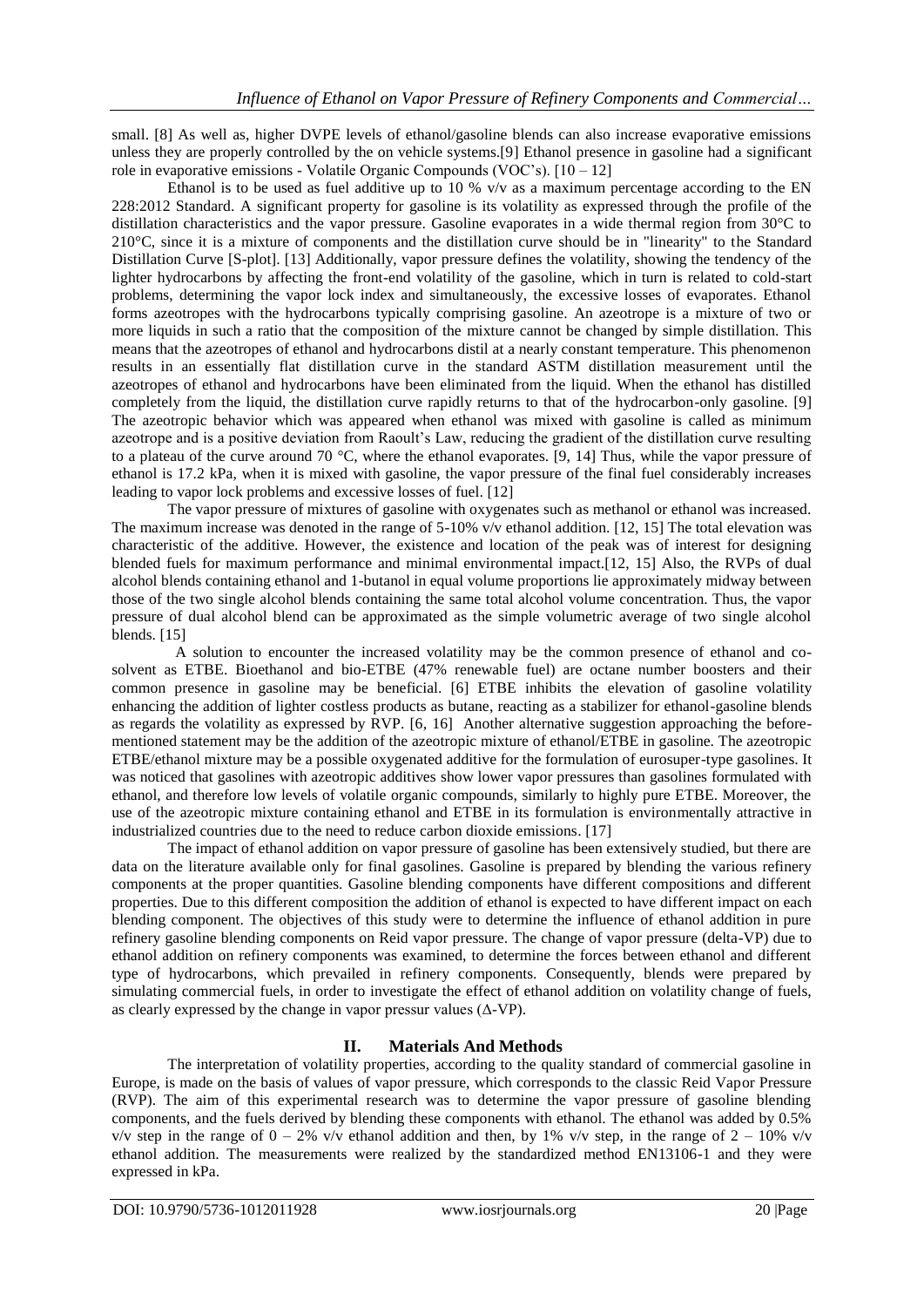Eight refinery blending components were used in order to determine the influence of ethanol addition on the vapor pressure of different types of hydrocarbons. The samples were supplied by Hellenic Petroleum SA, Aspropirgos Refinery, and Motor Oil SA, Corinth Refinery. The main properties of the refinery blending components are given in Table 1.

| Properties                             | Units             | Ref   | Alk   | $Isom-1$ | $Isom-2$ | $FCC-1$ | ັ<br>$FCC-2$ | <b>LSR</b> | <b>TAME</b> | Method              |
|----------------------------------------|-------------------|-------|-------|----------|----------|---------|--------------|------------|-------------|---------------------|
| Density at 15 $\degree$ C              | kg/m <sup>3</sup> | 827.9 | 697.1 | 669.8    | 651.5    | 744.0   | 720.7        | 661.6      | 729.0       | <b>EN ISO 12185</b> |
| Vapor Pressure<br>at $37.8 \text{ °C}$ | kPa               | 35.8  | 49.7  | 84.6     | 92.6     | 24.9    | 48.4         | 88.8       | 89.3        | EN ISO 13016-1      |
| <b>RON</b>                             |                   | 102.2 | 98.4  | 86.4     | 85.3     | 92.6    | 93.2         | 77.1       | 99.7        | <b>EN ISO 5164</b>  |
| <b>MON</b>                             |                   | 91.7  | 91.3  | 82.2     | 82.6     | 82.2    | 82.5         | 75.3       | 89.7        | <b>EN ISO 5163</b>  |
| Aromatics                              | $\%$ v/v          | 76.95 | 3.00  | 7.30     | 0.32     | 21.09   | 12.94        | 1.81       | 29.45       | <b>EN ISO 22854</b> |
| Benzene                                | $%$ v/v           | 0.73  | 0.14  | 0.20     | 0.13     | 0.77    | 0.32         | 1.79       | 0.49        | <b>EN ISO 22854</b> |
| Olefins                                | $%$ v/v           |       |       |          |          | 25.43   | 32.31        |            | 13.51       | <b>EN ISO 22854</b> |
| n Parafins                             | $\%$ v/v          | 3.93  | 2.60  | 9.16     | 8.02     | 15.49   | 13.83        | 41.10      | 18.53       | <b>EN ISO 22854</b> |
| iso Parafins                           | $%$ v/v           | 17.22 | 89.71 | 72.21    | 82.38    | 23.23   | 20.75        | 43.13      | 17.81       | <b>EN ISO 22854</b> |
| <b>Naphthenes</b>                      | $\%$ v/v          | 0.68  | 1.00  | 11.33    | 9.28     | 14.70   | 15.15        | 13.82      | 0.49        | <b>EN ISO 22854</b> |
| <b>TAME</b>                            | $\%$ v/v          |       |       |          |          |         |              |            | 20.68       | <b>EN ISO 22854</b> |
| Oxygen                                 | $%$ m/m           |       |       |          |          |         |              |            | 3.25        | <b>EN ISO 22854</b> |

**Table 1.** Main properties of the refinery blending components

# **The refinery fractions examined thoroughly were:**

**Reformate (Ref)**: This component is the product of heavy naphtha catalytic reforming. The naphthenes and paraffins are mainly converted to aromatics over platinum base catalyst. Side products may be produced such as LPG and hydrogen. The composition of Refomate fraction includes a high content of aromatic hydrocarbons. As a result, this fraction has excellent octane rating characteristics showing high RON and MON values and low volatility.

**Catalytic Cracking Naphtha (FCC)**: This component is the product of Fluid Catalytic Cracking Unit. This unit breaks down the heavier and complex hydrocarbon molecules to simpler and lighter molecules by using heat and in the presence of zeolite based catalyst. Heavy hydrocarbons of vacuum gasoil (VGO) are converted into lighter and more valuable products, such as products in the range of gasoline  $(C5 - C10)$ hydrocarbons) and some middle distillate components. Other side products are gaseous olefinic hydrocarbons (mainly C3 and C4). FCC naphtha has a moderate octane rating due to high olefins content and a moderate aromatics level. In the present work, two different FCC samples were examined. FCC-1 is heavy catalytic cracking naphtha including mainly  $C6 - C9$  hydrocarbons with a high olefin content showing very low volatility. FCC-2 is full range catalytic cracking naphtha with increased olefins content. This fraction contains mainly C5 – C9 hydrocarbons showing good octane characteristics and average volatility.

**Isomerate (Isom)**: This component is the product of conversion of normal paraffins as included in light naphtha to isoparaffins. The composition of light naphtha contains a very low percentage of aromatics and a negligible percentage of olefins. The isomerate fraction examined contains mainly C5 and C6 isoparaffins. As regards its properties, Isomerate has low octane numbers (RON, MON) and high volatility. During the experiment procedure, two different batches of Isomerate were used and they were called as Isom-1 and Isom-2. In the first case Isom-1 was blended with about 10% Reformate in the Refinery in order to reduce the high vapor pressure of the pure isoparaffinic product (stabilized sample), and then, Isom-2 was a pure product as received from the Isomerization unit of Refinery. Light Naphtha (LSR): This component is hydrotreated light naphtha which is used mainly as feedstock for Isomerization units, or it may be used as blending component for finished gasoline. It is a volatile component containing mainly C5 and C6 normal paraffins and isoparaffins with low aromatics content, but with the total of them being the toxic benzene. Regarding its properties, LSR has low octane numbers.

**Alkylate (Alk)**: This component is the product of the alkylation unit of refinery. This fraction comes from the chemical reaction between isobutane and light olefinic C3 and C4 hydrocarbons. All the procedure is carried out under a strong acid catalyst (sulfuric or hydrofluoric catalyst), giving highly branched chains but low aromatics, producing mainly isoparaffins with carbon numbers in the range  $C7 - C8$ . As regards alkylate properties, it has a high-octane value (excellent RON and MON). Alkylate is regarded as a high quality blending component due to the absence of aromatic and olefinic hydrocarbons. Also, it has an intermediate volatility.

**TAME**: This component is the product of the tert-amyl methyl ether (TAME) production unit. TAME is the product of reaction of active C5 isoolefins (isoamylenes) with methanol. C5 fraction is the light fraction of the FCC naphtha. The final product examined contains the fraction of C5 that has not reacted (C5 Raffinate), and a percentage of Reformate that has been added in the Refinery in order to reduce the vapor pressure of the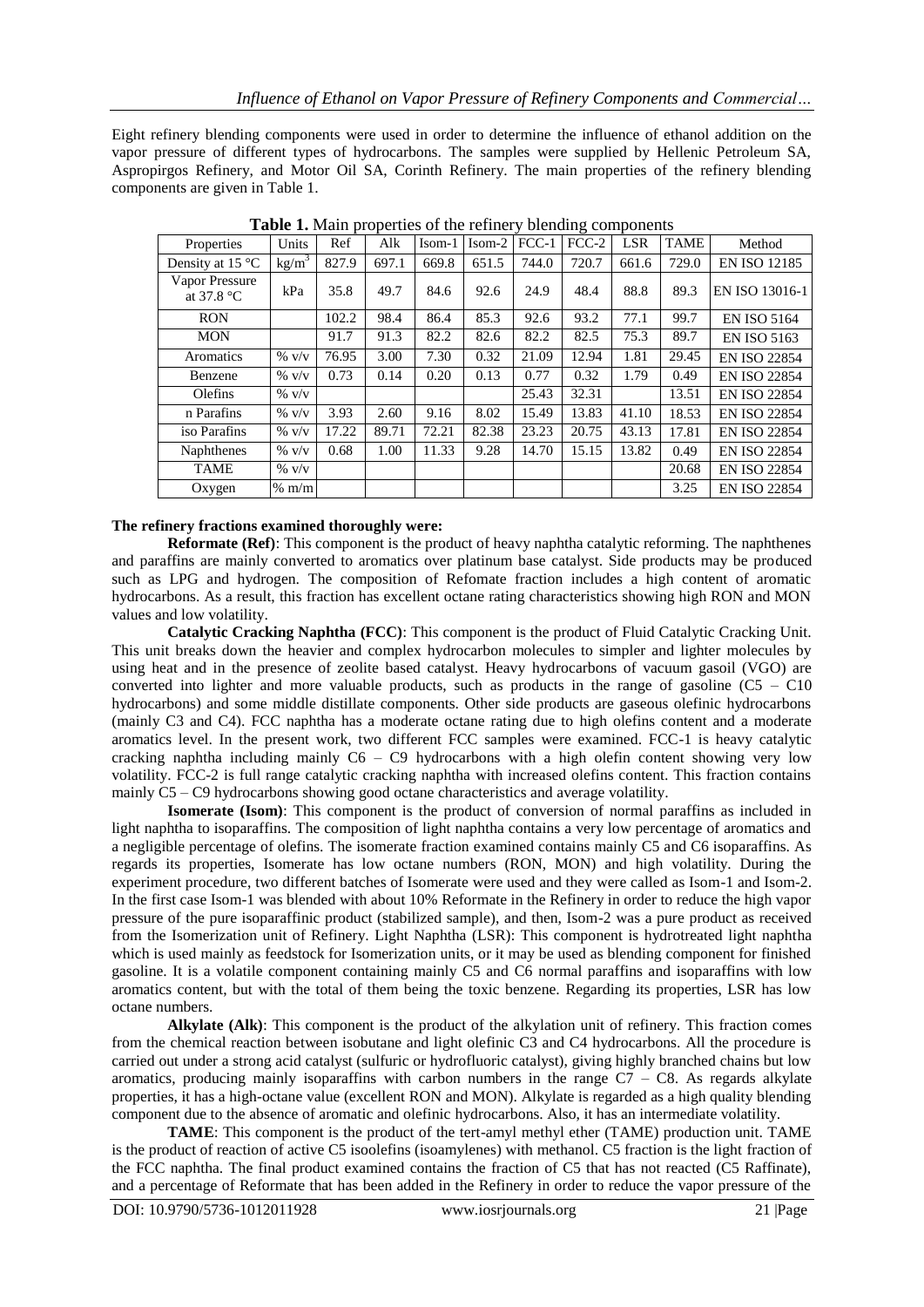product. In the current work, the product used component contains about 20% m/m TAME. The addition of Reformate increases the content of aromatics. The presence of C5 fraction justifies its volatility. It is a volatile component with very high octane numbers. Apart from the refinery samples, fuel grade bioethanol was used in this series of experiments. The bioethanol sample used was "dry" with very low water content, and it was denaturated with ETBE.

| Name     | Composition               | Vapor Pressure<br>at $37.8$ °C (kPa) |  |  |  |
|----------|---------------------------|--------------------------------------|--|--|--|
| Blend 1  | $25\%$ Alk + 75% Isom-1   | 69.1                                 |  |  |  |
| Blend 2  | 50% Alk $+$ 50% Isom-1    | 58.0                                 |  |  |  |
| Blend 3  | 75% Alk $+25%$ Isom-1     | 48.8                                 |  |  |  |
| Blend 4  | 25% Ref+ 75% Isom-1       | 65.7                                 |  |  |  |
| Blend 5  | 50% Ref $+$ 50% Isom-1    | 54.5                                 |  |  |  |
| Blend 6  | 75% $Ref + 25%$ Isom-1    | 42.7                                 |  |  |  |
| Blend 7  | 25% FCC-2 + 75% Ref       | 32.1                                 |  |  |  |
| Blend 8  | 50% FCC-2 + 50% Ref       | 33.2                                 |  |  |  |
| Blend 9  | 75% FCC-2 + 25% Ref       | 37.8                                 |  |  |  |
| Blend 10 | $25\%$ FCC-2 + 75% Isom-1 | 67.7                                 |  |  |  |
| Blend 11 | 50% FCC-2 + 50% Isom-1    | 58.1                                 |  |  |  |
| Blend 12 | 75% FCC-2+25% Isom-1      | 49.1                                 |  |  |  |

**Table 2.** Compositions of binary blends



**Figure 1**: Impact of ethanol addition on vapor pressure (RVP) of refinery blending components

#### **III. Results And Discussion**

#### **A. Refinery Blending Components**

Vapor pressure is a property of fuel which was measured according to EN 13106-1 test method by employing the Grabner VPxpert apparatus. The Grabner VPxpert instrument function is based on a triple step expansion technique for the determination of the vapor pressure. In the set of experiments this instrument was employed for the measurement of the vapor pressure of refinery fractions and their blends containing ethanol.

The refinery components used have different values in their vapor pressures as displayed in Table 1. This behavior has to do with its composition. The less volatile component was the heavier FCC naphtha sample (FCC-1). FCC-1 composition contains mainly C6 – C9 hydrocarbons. The lower volatility of FCC-1 may be explained by the absence of the very volatile C5 and lighter hydrocarbons resulting in a low vapor pressure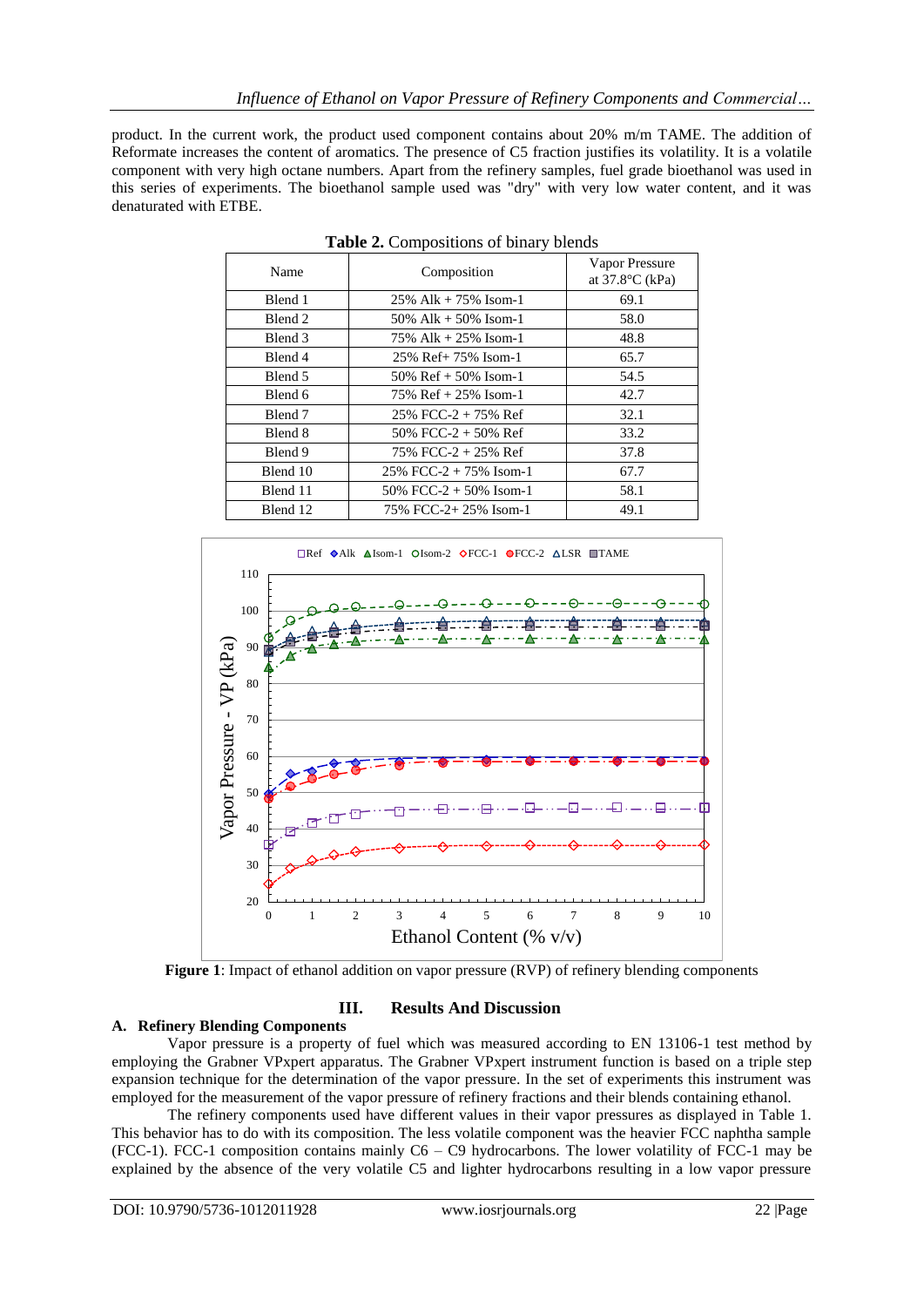value for this sample. Also, the whole FCC naphtha sample (FCC-2) was examined containing about 19% v/v C5 and lighter hydrocarbons. FCC-2 showed a significantly higher vapor pressure compared to FCC-1 sample. Also, Reformate sample has low vapor pressure since it contains a low percentage of 2% v/v C5 and lighter hydrocarbons. In contrast, the more volatile component of the examined components was Isom-2. Isom-2 composition includes over 80% v/v C5 and C6 isoparaffins. Additionally, the fraction Isom-1 had a lower vapor pressure compared to Isom-2, due to the addition of Reformate in the Refinery. Consequently, LSR is a very volatile component, since its composition includes 41.5% v/v C5 and lighter hydrocarbons. Finally, the Alkylate refinery fraction has an intermediate volatility justified by the presence of about 17.5% v/v C5 and lighter hydrocarbons, in the form of mainly isoparaffins.

| Properties                     | Units             | G1    | G2          | G3    | G4                      | G <sub>5</sub> | G6    | G7    | G8    | G <sub>9</sub>                | G10   | G11               | G12  | <b>Test Method</b>  |
|--------------------------------|-------------------|-------|-------------|-------|-------------------------|----------------|-------|-------|-------|-------------------------------|-------|-------------------|------|---------------------|
| Density at 15<br>$^{\circ}C$   | kg/m <sup>3</sup> | 743.1 |             |       | 730.3 745.6 730.4 725.6 |                |       |       |       | 720.6 729.9 730.5 717.2       |       | 713.3 726.2 724.2 |      | <b>EN ISO 12185</b> |
| Vapor Pressure<br>at $37.8 °C$ | kPa               | 43.8  | 50.7        | 54.1  | 53.9                    | 52.3           | 51.9  | 59.9  | 61.3  | 63.7                          | 70.5  | 69.4              | 70.0 | EN ISO 13016-       |
| <b>RON</b>                     |                   | 95.5  | 93.5        | 96.2  | 94.7                    | 93             | 92.9  | 94.6  | 95.5  | 91.7                          | 90.8  | 94.3              | 94.8 | <b>EN ISO 5164</b>  |
| <b>MON</b>                     |                   | 87.7  | 85.4        | 86.7  | 86.2                    | 84.8           | 84.7  | 86    | 84.5  | 83.9                          | 83.4  | 86                | 86.3 | <b>EN ISO 5163</b>  |
| Aromatics                      | $\%$ V/V          | 32.94 | 27.85       | 34.81 | 27.71                   | 25.92          | 22.99 | 29.67 | 29.87 | 22.16                         | 22.09 | 28.98 27.71       |      | <b>EN ISO 22854</b> |
| Benzene                        | $\%$ v/v          | 0.42  | 0.61        | 0.56  | 0.55                    | 0.45           | 0.35  | 0.56  | 0.54  | 0.50                          | 0.50  | 0.53              | 0.53 | <b>EN ISO 22854</b> |
| Olefins                        | $\%$ v/v          | 9.69  | 6.46        | 10.41 | 7.79                    | 9.69           | 11.31 | 7.87  | 7.27  | 9.69                          | 8.08  | 6.60              | 7.95 | <b>EN ISO 22854</b> |
| n Parafins                     | $\%$ v/v          | 8.07  | 12.33       | 6.69  | 8.49                    | 10.52          | 9.42  | 7.91  | 6.81  | 12.38                         | 12.48 | 7.60              | 6.94 | <b>EN ISO 22854</b> |
| iso Parafins                   | $\%$ V/V          | 39.28 | 43.68 24.55 |       | 37.27                   | 42.45          | 44.08 | 30.75 |       | 30.46 43.74 45.44 33.20 28.73 |       |                   |      | <b>EN ISO 22854</b> |
| Naphthenes                     | $\%$ v/v          | 7.72  | 7.72        | 6.11  | 6.70                    | 9.42           | 10.02 | 6.43  | 5.18  | 10.08                         | 10.40 | 6.26              | 5.66 | <b>EN ISO 22854</b> |
| <b>TAME</b>                    | $\%$ v/v          |       |             | 6.20  | 4.14                    |                |       | 6.20  | 7.24  |                               |       | 6.20              | 8.27 | <b>EN ISO 22854</b> |
| Oxygen                         | $%$ m/m           |       |             | 1.01  | 0.68                    |                |       | 1.03  | 1.20  |                               |       | 1.03              | 1.38 | <b>EN ISO 22855</b> |

**Table 3.** Composition of commercial like gasoline samples



**Figure 2**: Impact of ethanol addition on vapor pressure change (ΔVP) of refinery blending components

It was observed that the addition of ethanol in the refinery components resulted into an increase in the vapor pressure of the blend. As shown in Fig. 1, the maximum vapor pressure was measured in the range of 4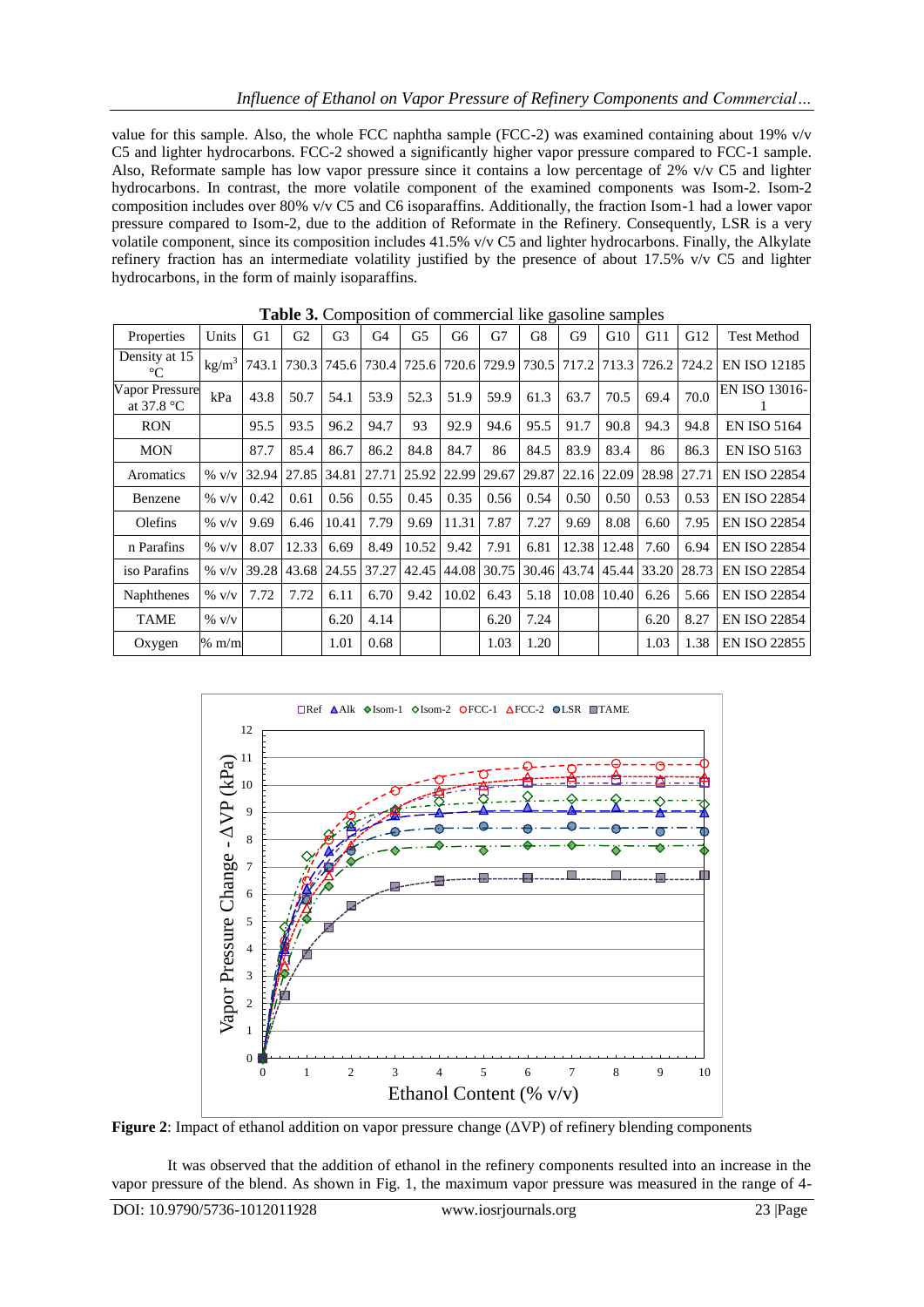5% v/v ethanol. After the maximum value, a stabilization of vapor pressure was remarked. This change in vapor pressure is caused by ethanol intermolecular interactions that occur via hydrogen bonds as developed by the electronegativity between oxygen and hydrogen, leading to polarization of the bond. So, bond polarization gives ethanol a permanent dipole moment, leading to electrostatic interactions among molecules. These interactions were strong at a specific concentration in each ethanol – refinery component blend. [18] Except for hydrogen bond interactions there are other weaker interactions such as van der Waals interactions among hydrocarbons. Van der Waals interactions develop between opposite charged components as non polar compounds (low boiling point hydro-carbons) and polar compounds such as ethanol. These interactions contribute to drive earlier the ethanol from liquid to gas phase elevating the vapor pressure of blends by forming minimum boiling azeotropes due to a deviation from Raoult's law. All these interactions contribute to a deviation from the ideal linear blending vapor pressure of gasoline ethanol mixtures [9] In an ethanol addition percentage higher than 5% v/v, the vapor pressure stabilized since ethanol molecules remained in liquid phase and they didn't form minimum azeotropes with low boiling point hydrocarbons. [18] Thus, a negligible difference was recorded remaining at the same values of pressure. The vapor pressure of refinery components is displayed in Figure 1. The higher values were noticed for Isom-1 and Isom-2. LSR and TAME were following. These components have a high percentage of parafinnic hydrocarbons in their composition. The heavier components such as FCC-2, Reformate and FCC-1 followed.

In order to estimate the change of vapor pressure by ethanol addition, it was decided to present the difference of the vapor pressure of the samples containing ethanol from the vapor pressure of the pure component using delta VP, or  $\Delta VP$ . The  $\Delta VP$  changes are displayed in Fig. 2.



**Figure 3**: Impact of ethanol addition on vapor pressure change (ΔVP) of binary blends B1 – B6

The maximum vapor pressure change was denoted at  $5 - 10\%$  ethanol addition and the corresponding change was over than 7 kPa (1 psi) reaching values at 10 kPa. As shown in Fig. 2, lower values of vapor pressure change were recorded for lighter components such as Isomerate fractions. Particularly, the maximum change for Isom-1 (stabilized sample) was 9.5 kPa and for Isom-2 (the pure Isomerate component) was at 7.6 kPa. For alkylate component at 9.4 kPa. This behavior may be justified by the fact that both Isomerate and Alkylate components mainly contain isoparaffins. Isoparaffins are molecules with low polarization. Thus, a similar interaction with ethanol molecules is expected, leading to a similar increase in the vapor pressure value. As regards LSR, the main difference with Isomerate fraction is the percentage of normal paraffins to isoparaffins. Especially, in the case of LSR the ratio of normal to iso paraffins is near  $1\div 1$ , while in the case of Isomearate this ratio is about 1/10. For Light Naphtha (LSR) a quite lower value of ΔRVP was noticed reaching 8.5 kPa. In addition, the highest increase of vapor pressure was at 10.4 kPa and it was recorded for the heavier components of FCC Naphtha (FCC-1) and then for FCC-2 and Reformate which was at 9.4 kPa. [6, 10, 19]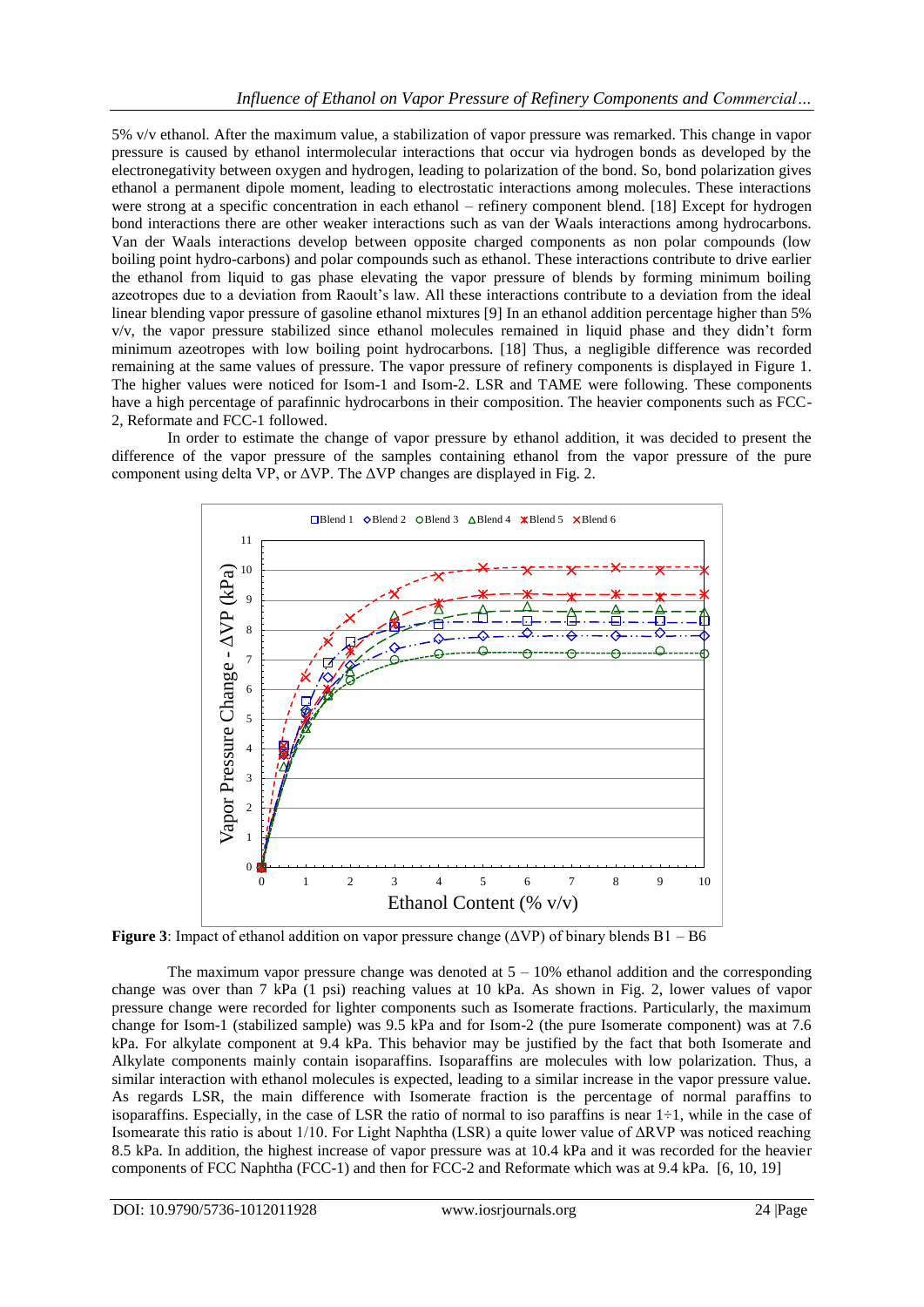# **B. Binary Blends**

The continuation of work included the preparation of binary blends where ethanol was added in the range of 0.5 – 10% v/v so as to assess the molecular interactions between different types of hydrocarbons and ethanol. All the blends prepared and measured are presented in Table 2. For the preparation of binary blends the whole FCC fraction (FCC-2) and the Isom-1 (stabilized sample) were used as blending components. The volatility change was expressed by ΔVP.



**Figure 4**: Impact of ethanol addition on vapor pressure change (ΔVP) of binary blends B7 – B12

As depicted in Fig. 3 and Fig. 4, the maximum increase of vapor pressure for binary blends was depicted at 5% v/v ethanol addition and for Blend 6, Blend 10 and Blend 8 showing a change of 11.1, 10.4 and 9.6 kPa respectively. Close values were recorded for Blend 12, Blend 11 with ΔRVP values recorded at 10, and 9.3 kPa. Lower values were recorded for blends: Blend 1, Blend 2, Blend 3, Blend 9 reaching a change of 8.6, 8.6, 8.1, 8.0 kPa respectively. Even lower change was noticed for Blend 4 at 5.2 kPa. These measurements revealed that the van der Waals forces between polar hydrocarbons (such as olefins and aromatics in FCC and Reformate fractions) and ethanol are rather strong due to the available electrons ( $\pi$ -electrons) leading to an increase of vapor pressure. [6, 10, 19] In binary system with paraffinic components as Alkylate and Isomerate fractions, a smaller increase of RVP was noticed at 5% v/v ethanol addition. Specifically, Blend 1 and Blend 2 yielded a change of 8.6 kPa respectively. The presence of Isomerate and Alkylate fraction in blends increased the paraffinic character of the fuel, revealing a moderate increase of delta vapor pressure. The more polar hydrocarbons (aromatics, olefins) formed easier strong minimal azeotropes with ethanol, increasing thus the vapor pressure. Aromatics have available six electrons while in FCC fraction one-pair of electrons (π- bond) is available. In contrast, in paraffinic hydrocarbons, σ-bonds are created with no available electrons a fact that affects the interactions between hydrocarbons and ethanol molecules and may justify the lower increase of vapor pressure. [6, 10, 19]

# **C. Commercial Gasoline Blends**

Consequently, twelve multicomponent blends were prepared so as to simulate the behavior of commercial gasoline. Seven summer grade fuels or Class A and five winter grade fuels or Class C were prepared. This classification was in accordance with their vapor pressure. The blends prepared are given in Table 3 and the composition of these blends is shown in Table 4. In these samples ethanol was added from 0.5 to 10% v/v. A higher percentage of volatile components such as Isomerate and LSR contributes to a higher vapor pressure value, which is needed for cold climates, which require a more volatile fuel in order to achieve ignition at low temperatures.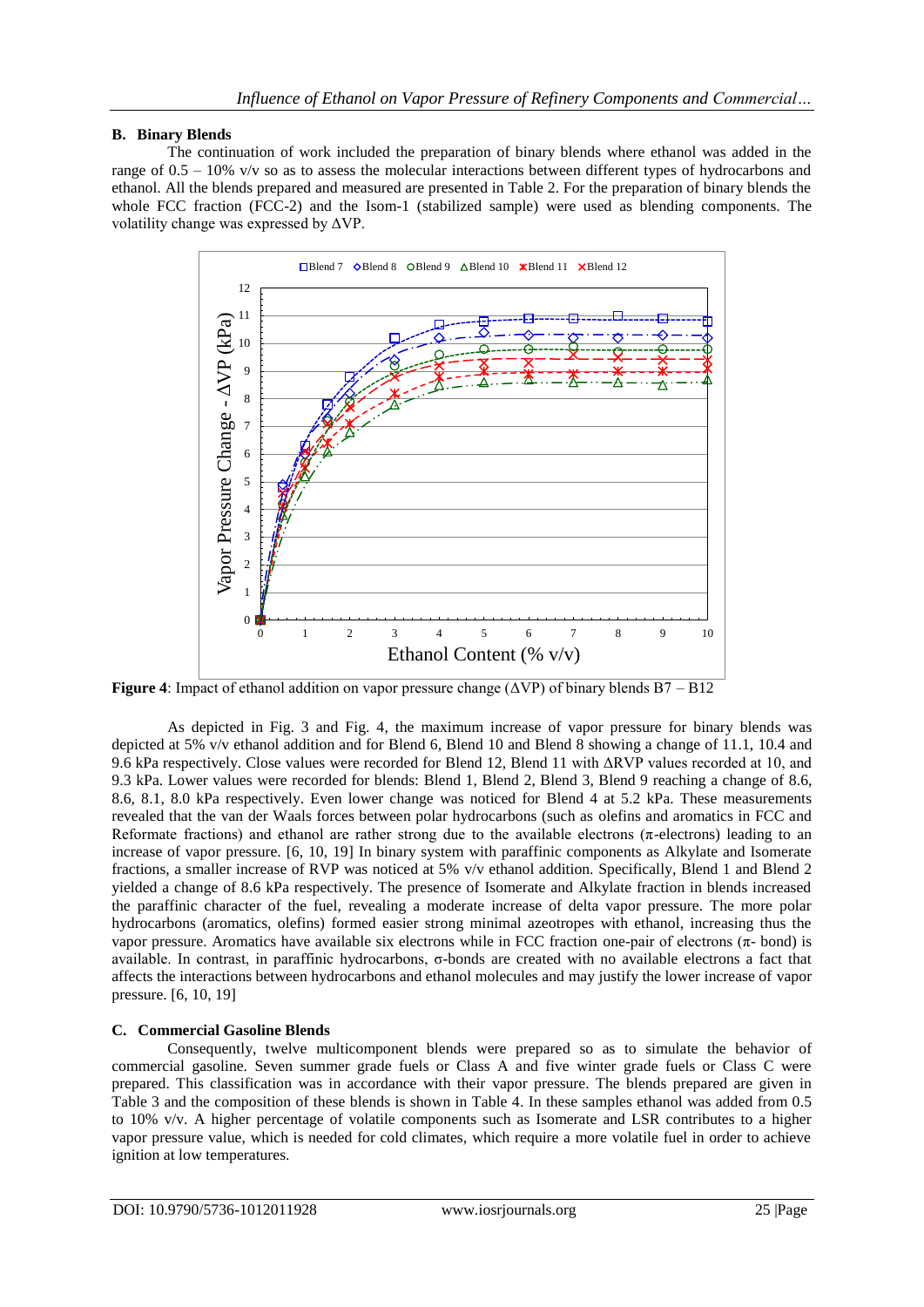

**Figure 5**: Impact of ethanol addition on vapor pressure change  $(\Delta VP)$  of commercial type gasolines G1 – G6

The composition of G1 corresponds to a low volatility summer grade (Class A) fuel according to the volatility classification of EN 228 (45 – 60 kPa). This fuel had the lower volatility. The ethanol addition at 5% v/v led to an increase in vapor pressure of 8.6 kPa. This vapor pressure change may be explained by the presence of Reformate and FCC in significant amounts of 35% v/v and 30% v/v respectively. The addition of 5% v/v ethanol led to an increase of vapor pressure at 19.6%.(Fig.4)

In G2 gasoline composition, the polar (olefinic and aromatic) hydrocarbons content was reduced. In G2 composition, LSR refinery fraction was added (15% v/v) and the alkylate concentration increased to 15% v/v. The vapor pressure of gasoline G2 was higher than G1 due to the presence of more volatile compounds (LSR). The 5% v/v ethanol addition led to an increase of the vapor pressure at 7.8 kPa or 15.4% vapor pressure change. According to published works similar percentages of ethanol addition  $(4-5\% \text{ v/v})$  drove to the maximum vapor pressure change. In higher percentages of ethanol addition a stabilization of vapor pressure followed (Fig.5, Fig. 6). [18] It was noticed that the reduction of polar compounds led to a direct decrease of vapor pressure change in the same percentage of 5% v/v ethanol addition.

Additionally, gasoline blends G3, G4, G5, G6 are classified as summer grade fuels. G3 sample is low in paraffinic hydrocarbons including a high percentage of TAME. G4 sample has higher content of paraffinic hydrocarbons including Isom-1, LSR, Alkylate fraction and a lower content of olefinic and aromatic hydrocarbons. G5 and G6 have higher paraffinic hydrocarbons content, with low aromatic content and rather high olefinic hydrocarbons content. The higher vapor pressure increase was measured in samples G5 and G6 with delta vapor pressure measured at 7.9 and 8.2 kPa or 15.1% and 15.8% respectively. In samples G3 and G4 the maximum vapor pressure change was at 7.1 kPa for both samples that corresponds to 13.9% and 13.4% respectively. Another significant difference between G3, G4 and G5, G6 fuels is that G3 and G4 samples contain TAME, while G5 and G6 do not. (Fig. 5) According to the bibliography, some ethers may form azeotropes with ethanol.

The formation of such azeotropes may reduce the ethanol molecules that are available for the interactions with small molecular weight hydrocarbons. The less available ethanol and the less the interactions of ethanol and hydrocarbons may result in a smaller vapor pressure change. [9, 17]

The gasoline samples G7, G8, G9, G10, G11, G12 simulate winter grade fuel. As shown in Table 3, the percentage of volatile compounds was rather high. The winter grade fuels should have a vapor pressure in the range of 60 – 80 kPa, according to the EN 228:2012. G9 and G10 gasolines do not contain any TAME in their composition, while the other 4 samples have significant content of TAME in their composition. At 5%  $v/v$ ethanol addition, the increase in the vapor pressure for the winter grade fuels was from 6.5 to 7.8 kPa, while for summer grade fuels this change was in a higher range of  $7.1 - 8.8$  kPa. The lower increase of delta vapor pressure was denoted for samples G11 at 6.5 kPa, and for G12 at 6.1 kPa. These samples contain Isomerate (Isom-1) in high percentages, low percentages of polar components (FCC and Reformate) and high percentage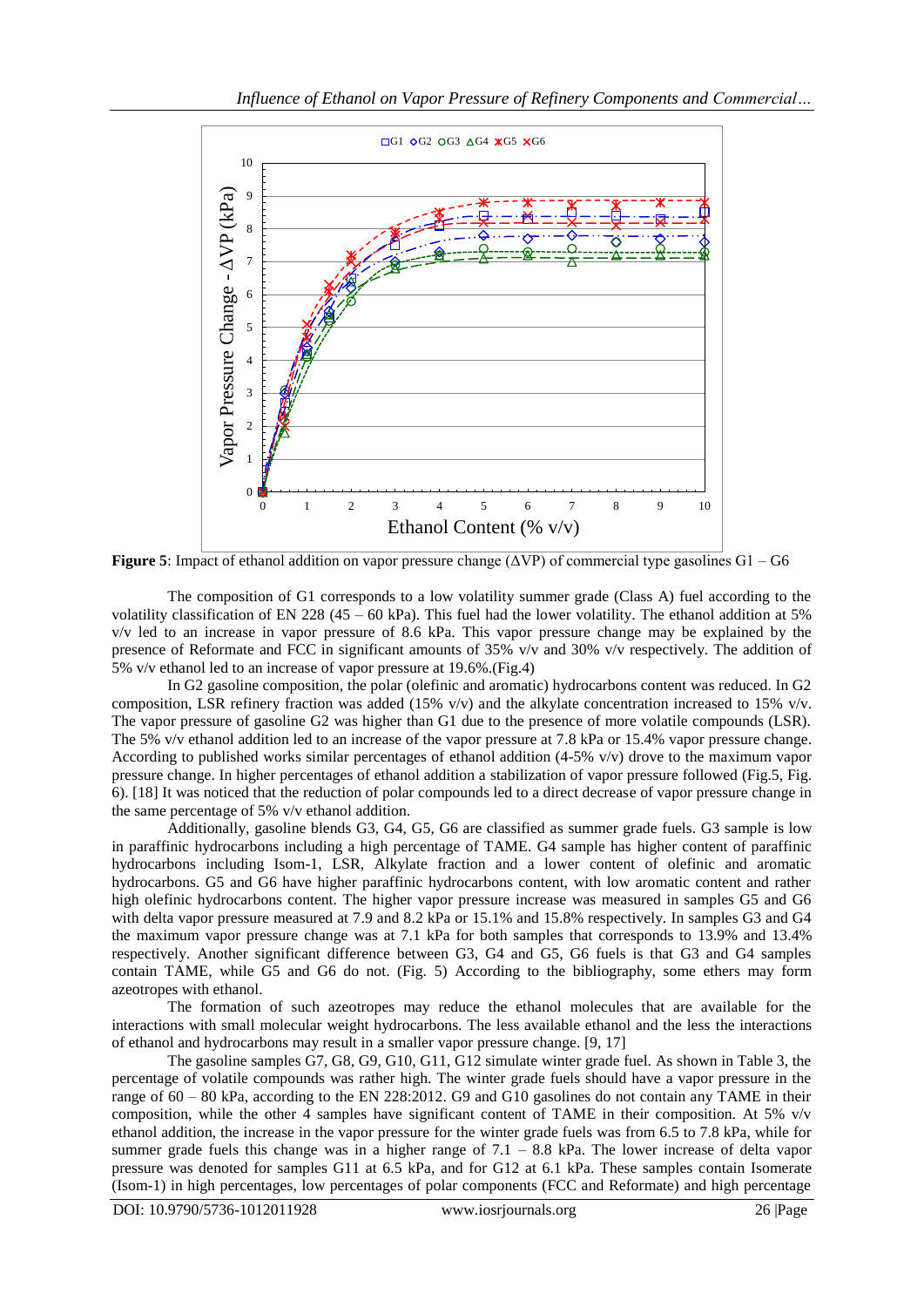of TAME. As mentioned in the previous paragraph, ethers like TAME may form azeotropes with ethanol, and thus, may reduce the amount of minimum boiling azeotropes that are formed between hydrocarbons and ethanol molecules. [17] Samples G7 and G8 which also contain TAME in high percentage, revealed a same behavior as samples G11 and G12, with slightly higher delta vapor pressure values, at 6.4 and 7.1 kPa or 10.7% and 11,6% change. The higher increase of delta vapor pressure was measured for G9 with ΔVP at 7.8 kPa or 12.2% increase and G10 with ΔVP at 6.7 kPa or 9.5% increase. Gasoline G9 had a higher content in polar FCC component (FCC-2) compared to G10. In turn, gasoline G10 had a higher content of non polar components such as Isomerate and LSR compared to G9 sample. For this reason gasoline G10 showed a smaller change of vapor pressure due to the addition of the ethanol (Fig. 6).



**Figure 6**: Impact of ethanol addition on vapor pressure change (ΔVP) of commercial type gasolines G7 – G12

# **IV. Conclusion**

European member states have to comply with the Directive 2009/30/EC, which mandates the use of biofuels in motor fuels. As result, blending of bioethanol into automotive petrol is obligatory. Ethanol addition significantly affects the properties of motor fuels such as volatility as expressed in the present work through the vapor pressure or ΔRVP change. In all samples vapor pressure was measured according to EN 13016 test method at 37.8 °C (100 °F). The objective of this study was to determine the influence of ethanol addition (from 0.5 to 10% v/v) on vapor pressure of refinery streams used for gasoline blending and also, in blends that simulate commercial motor gasoline fuels. Results showed that the composition of the fuel had impact on the vapor pressure increase. The more polar blending components as Reformate and FCC Naphtha, which contain the higher concentrations of aromatic and olefinic hydrocarbons, had the higher relative increase in their vapor pressure. Paraffinic components like Isomerate and Alkylate revealed a slightly less increase in their vapor pressure due to the addition of ethanol. Less volatile components led to a more significant vapor pressure change. As well as, the refinery components that contain tert amyl methyl ether (TAME) revealed the smaller relative increase of vapor pressure when ethanol was added in these samples. Ethers such as TAME can form azeotropes with ethanol and as a result, may reduce the available ethanol to form minimum boiling azeotropes with the small weight hydrocarbons of gasoline. All the before-mentioned assumptions must be taken under consideration in the case of commercial gasolines which should meet the specifications set by EN 228:2012 standard.

#### **Acknowledgements**

This work was supported by the Research Projects for Excellence IKY/ Siemens, through the Siemens Programme: "IKY Fellowships of Excellence for Postgraduate Studies in Greece – Siemens Program 2016- 2017"